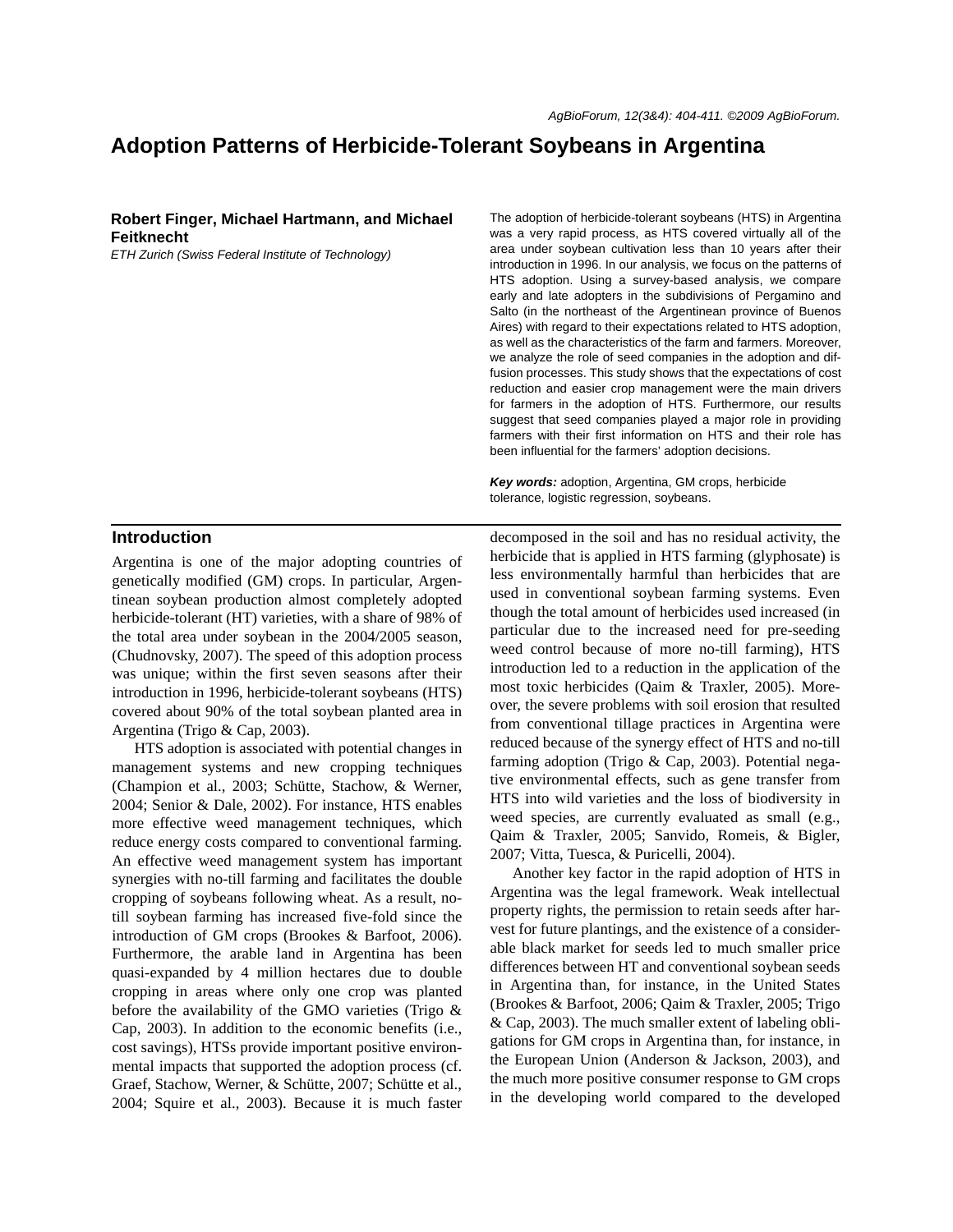world (Curtis, McCluskey, & Wahl, 2004) further supported HTS adoption in Argentina. In particular, marketplace acceptance is crucial for farmers to accept and adopt new technologies (e.g., Cook & Fairweather, 2003; Novoselova, Meuwissen, & Huirne, 2007).

The determinants for GM crop adoption by farmers are analyzed in several survey-based studies, for example Alexander, Fernandez-Cornejo, and Goodhue (2003), Bernard, Pesek, and Fan (2004), Chimmiri, Tudor, and Spaulding (2006), Fernandez-Cornejo, Daberkow, and McBride (2001), Hategekimana and Trant (2002), Kolady and Lesser (2006), Marra, Hubbell, and Carlson (2001), and Qaim and Traxler (2005). These studies analyze adoption decisions with respect to farm characteristics (e.g., farm size and distance to markets), farmers' characteristics (e.g., age, education, and farming experience), the economic performance of GM crops (e.g., cost savings and yield development), and the institutional environment (e.g., uncertainty of consumers' acceptance of GM crops and cost of GM crop seeds). However, the comparison of results among studies is limited due to differences in the geographic scope and in the applied empirical procedures (Chimmiri et al., 2006). Most of these studies compare adopters and non-adopters in order to identify what characteristics explain adoption. In our analysis, we focus on the patterns of HTS adoption. In particular, we compare early and late adopters in the subdivisions (partidos) Pergamino and Salto in the northeast province of Buenos Aires with regard to their expectations of HTS adoption, as well as the characteristics of the farms and the farmers. The identification of innovators' characteristics is important because it can help governments and policy programs assist the agriculture industry with future structural change (Hategekimana & Trant, 2002). Trigo and Cap (2003) point out the importance of multinational seed companies for the development of GM crops in Argentina. In addition, we analyze the influence of these companies on farmers' adoption decisions towards HTS.

# **Data Collection and Methodology**

A questionnaire (filled out during interviews) was designed based on a literature review and has been pretested by key informants that are local experts, which served to identify the relevant issues at stake. The data were collected in the subdivisions Pergamino and Salto in the northeast of the Buenos Aires province in June and July of 2007. The province of Buenos Aires—in the humid Pampa region—is one of the major soybean-producing regions in Argentina (Qaim & Traxler, 2005). In total, 50 soybean-producing farms were selected randomly from a regional client list provided by Monsanto. The list contained roughly 1,200 farms, representing about 70% of the total farms in these two subdivisions (La Dirección Provincial de Estadística, Ministerio de Economía, la Provincia de Buenos Aires, 2002). All of the selected farmers participated in the interviews.

The questionnaire contained three groups of questions. First, farmers were asked for information about their age, farming experience, level of education, farm size in 1996 and in 2007, ownership of the cropped land, off-farm occupation in 1996 and in 2007, and the first years of adopting HT soybean and no-till. This section contained information on farm and farmers' characteristics.

The second group of questions addressed the first source of information on HTS. The farmers were asked to indicate from which information source they first heard about HTS. The pre-test survey with key informants generated the following list of information sources: INTA (Instituto Nacional de Tecnología Agropecuaria [National Agricultural Technology Institute]), seed companies (such as Monsanto, Nidera, Syngenta, or Pioneer), farmers' organizations (e.g., AApresid [Asociacion Argentina de Productores en Siembra Directa, or in English, Argentine No-till Farmers Association]), personal contact with other farmers and other sources (e.g., universities, NGOs, and the government). The questioned farmers indicated how much these information sources influenced their decision to plant HTS on a five-point scale anchored by *none at all* and *very much*.

The third group of questions focused on the reasons for the adoption of HTS. On a five-point scale (ranging from *absolutely irrelevant* to *decisive*), farmers indicated the importance of the combination of HT soybean adoption with other new cropping practices such as notill and double cropping (wheat-soybean) on the adoption decision. The importance of the expected impacts of HTS adoption on yield levels, herbicide costs, and on the ease of management was indicated on the same scale. Moreover, the importance of the perceived advantages of HT soybean adoption by the farmers on their neighbors' field and in field trial areas, the security to sell products without problems, and the impact of rising land rent prices on the adoption decision were indicated. The pre-test revealed that farmers have no concerns about the general ecological risks, such as gene transfer into wildland populations and loss of biodiversity. Thus, we included just a single question concerning the on-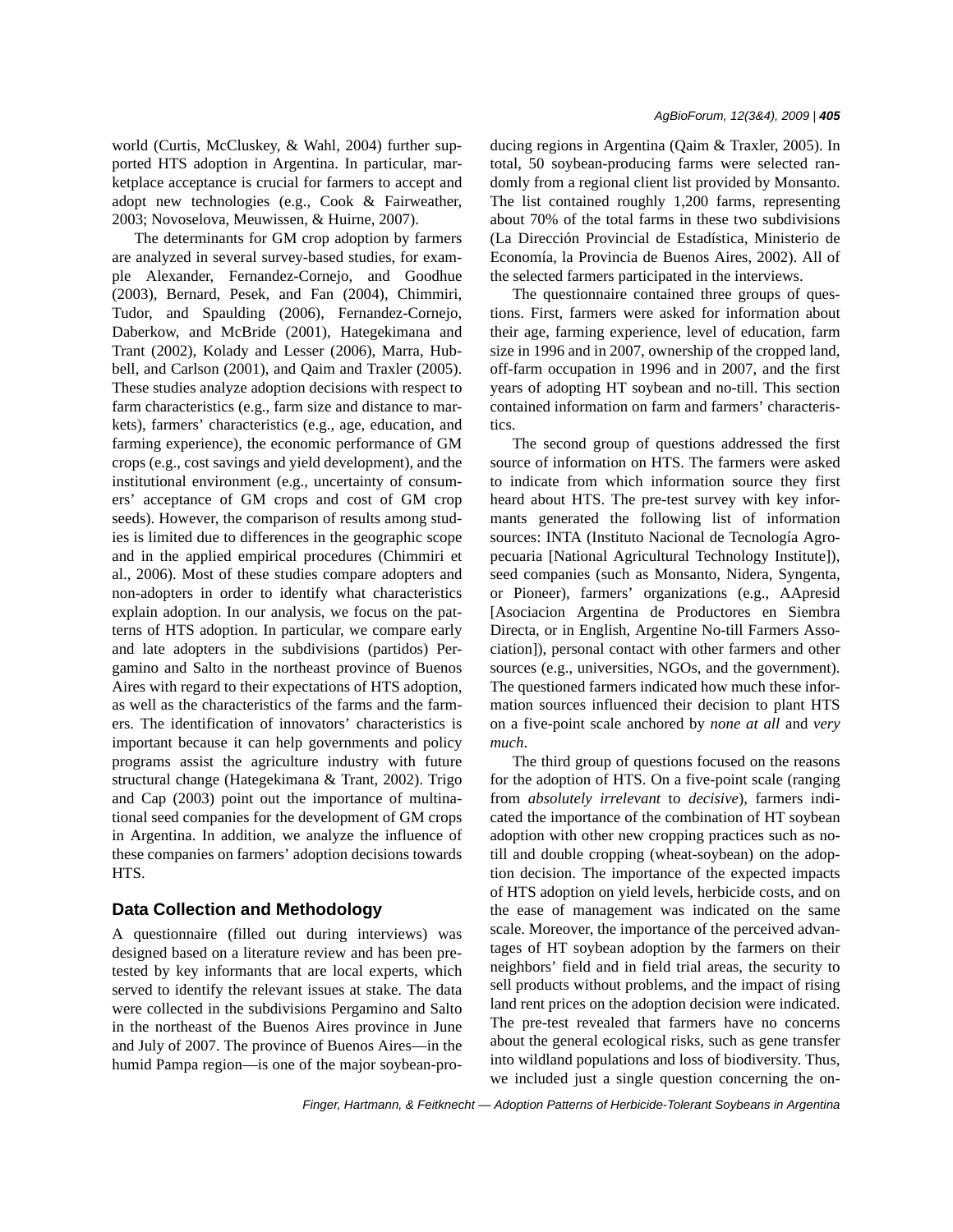

**Figure 1. From where did you first hear about HT soybean?**

farm environmental impacts of HT soybean adoption in the questionnaire.

This article will present the mean and standard deviations (SD) of the item scores for all three groups of questions in the first step of the analysis. In this presentation of results, the analysis is separated into the early and the late adopters of HTS. Early adopters had already planted HTS in 1996, the year of introduction. The group of late adopters included the remaining farmers that planted HTS after 1996. The Wilcoxon-Mann-Whitney test was used to examine the differences between early and late adopters for all items.

We conducted a binary logistic regression in the second step of the analysis. The purpose of this binary logistic regression was to determine which questionnaire items could be used to classify farmers as early or late adopters. Thus, the binary response (early/late adoption) should be explained by a set of independent variables. This analysis further enabled the comparison of single variables with regard to their contribution to the adoption time. We identified the most important variables using a stepwise variable selection. Variables that significantly (assuming a 0.05 level of significance) contributed to the explanation of the dependent variable were entered and all variables that were no longer significant were removed from the model at each forward selection step. This procedure reduces the number of independent variables and thus solves problems of having too few degrees of freedom. Moreover, variable selection reduces multicollinearity problems. The set of explanatory variables were highly intercorrelated. This precluded the distinction of variables with respect to their effect on the dependent variable, because the

| Table 1. What information source influenced your decision |  |
|-----------------------------------------------------------|--|
| to plant HT soybean?                                      |  |

| Item†                   |      | Early<br>adopters | Late<br>adopters |
|-------------------------|------|-------------------|------------------|
| <b>INTA</b>             | Mean | 2.50              | 3.30             |
|                         | SD   | 1.71              | 1.39             |
|                         | N    | 16                | 30               |
| Seed companies          | Mean | 4.44              | $3.82*$          |
|                         | SD   | 1.09              | 1.29             |
|                         | N    | 16                | 34               |
| Farmers'                | Mean | 3.0               | 2.46             |
| organizations           | SD   | 1.6               | 1.55             |
|                         | N    | 15                | 28               |
| <b>Personal contact</b> | Mean | 3.56              | 4.24             |
| with other farmers      | SD   | 1.59              | 1.12             |
|                         | N    | 16                | 33               |
| <b>Others</b>           | Mean | 1.64              | 1.22             |
|                         | SD   | 1.15              | 0.85             |
|                         | Ν    | 14                | 23               |

*†Note: Range from 1 (none at all) to 5 (very much) for all items.*

*By choosing "I do not know," missing values are created. \*Significant difference between Early and Late Adopters at the 10% level (2-sided Wilcoxon-Mann-Whitney test).*

effects of the explanatory variables overlap. Furthermore, the interpretation of a single variable's effects on the binary variable in terms of the odds ratios is erroneous in the case of multicollinearity. The logistic regression was conducted with respect to farm and farmers' characteristics and with respect to the reasons for the adoption of  $HTS<sup>1</sup>$ . The analysis identified the important variables for the early adoption within the farm and farmers' characteristic, as well as within farmers' expectations. We used the LOGISTIC procedure in SAS (2004) to conduct the binary logistic regression.

#### **Data and Results**

All farmers in the sample had adopted HTS by 2007 (the year of the survey). In particular, 32% of the interviewed farmers started planting HT soybeans in the first year of introduction in (1996). Subsequent adoption of HTS by 26%, 28%, 6%, and 8% occurred for the first time in 1997, 1998, 1999, and 2000 or later, respectively. The sample contains two groups: early and late

*<sup>1.</sup> Several missing values, which preclude sufficient inference of regression analysis, are created by choosing the answer "I do not know" for items from the second group of questions, which is thus omitted in the analysis.*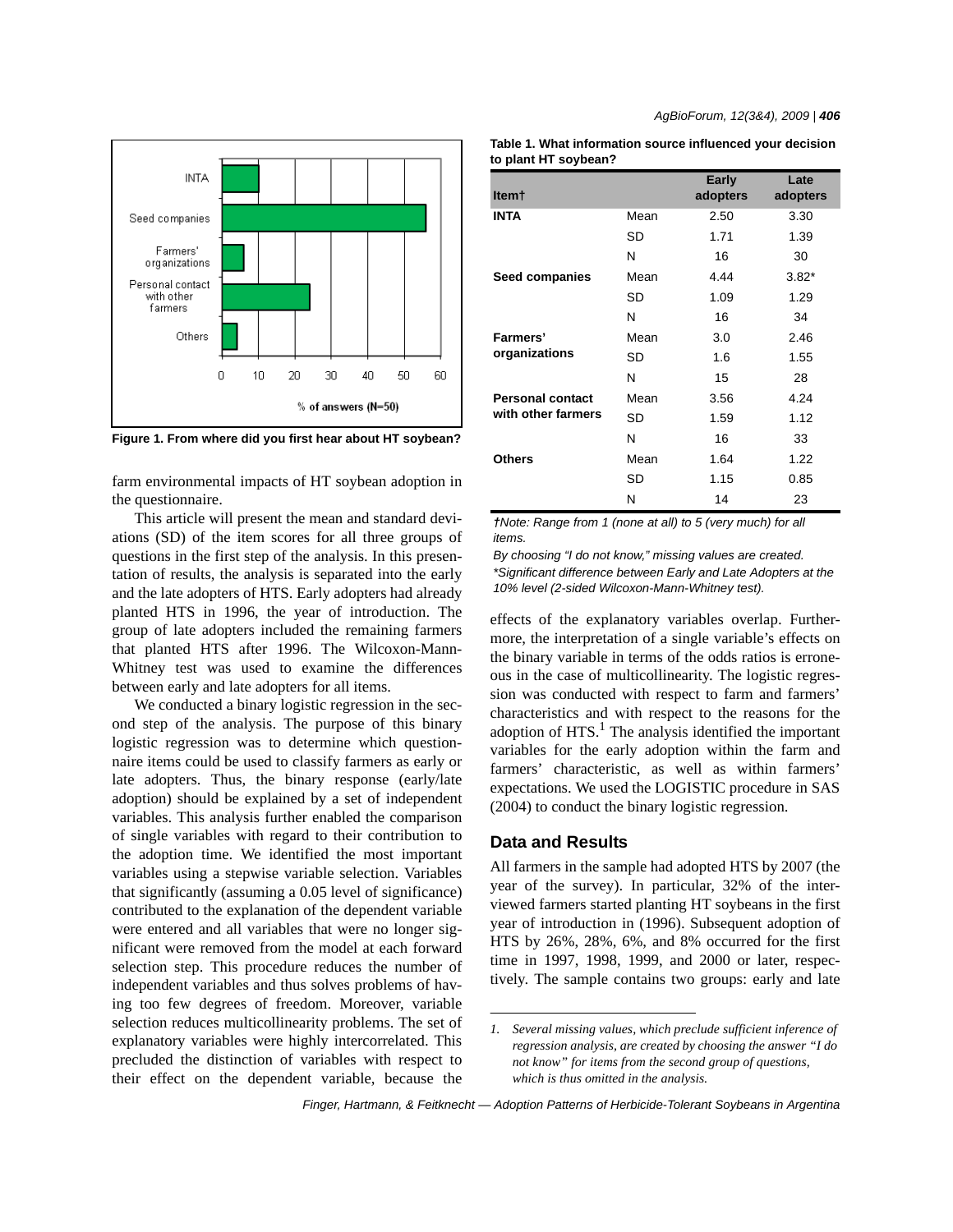|  | Table 2. Reasons given for planting HT soybeans. |  |  |  |  |
|--|--------------------------------------------------|--|--|--|--|
|--|--------------------------------------------------|--|--|--|--|

| Item†                              |      | <b>Early</b><br>adopters<br>$(N=16)$ | Late<br>adopters<br>$(N=34)$ |
|------------------------------------|------|--------------------------------------|------------------------------|
| I expected facilitated             | Mean | 3.88                                 | 3.35                         |
| wheat-soybean double<br>cropping   | SD   | 1.36                                 | 1.55                         |
| I expected facilitated             | Mean | 4.5                                  | 4.09                         |
| introduction of no-till<br>farming | SD   | 0.97                                 | 1.48                         |
| I expected increasing              | Mean | 3.81                                 | $3.12*$                      |
| yields                             | SD   | 0.98                                 | 1.41                         |
| I expected to reduce costs         | Mean | 4.75                                 | $4.94*$                      |
|                                    | SD   | 0.58                                 | 0.34                         |
| I expected easier crop             | Mean | 5                                    | 4.94                         |
| management                         | SD   | 0                                    | 0.24                         |
| I saw advantages on my             | Mean | 2.13                                 | $3.74***$                    |
| neighbors' field                   | SD   | 1.45                                 | 1.68                         |
| I had the security of selling      | Mean | 4.13                                 | $4.65*$                      |
| products                           | SD   | 1.31                                 | 0.85                         |
| <b>Rising prices for land rent</b> | Mean | 1.63                                 | 3.56***                      |
|                                    | SD   | 1.02                                 | 1.56                         |

*†Note: Range from 1 (absolutely irrelevant) to 5 (decisive) for all items.*

*\*, \*\*, \*\*\* denote significant difference between Early and Late Adopters at the 10%, 5%, 1% level, respectively (2-sided Wilcoxon-Mann-Whitney test).*

adopters. The group of early adopters consists of those farmers that planted HT soybean in 1996, and the group of late adopters contains the remaining farmers.

Figure 1 shows that most of the farmers (56%) received their first information about HTS from the seed companies. In contrast, the INTA, farmers' organizations, and other institutions played only a minor role in bringing initial information to the farmers.

Table 1 shows the influence of information sources on the decision to plant HTS. Seed companies are the most important information source for *early* adopters, whereas personal contact with other farmers is the most important information source for *late* adopters. As we saw previously (Figure 1), the INTA, farmers' organizations, and others play a minor role in the decision process of HTS adoption. Except for the influence of seed companies, no difference between early and late adopters exists for these items.

Table 2 presents the reasons for HTS adoption. The expectations of HTSs to facilitate crop management and to lower herbicide costs are the most important points for both early and late adopters. Moreover, the expected combination of HTS and no-till farming is an important

|  |  |  |  |  |  | Table 3. Farm and farmers' characteristics. |
|--|--|--|--|--|--|---------------------------------------------|
|--|--|--|--|--|--|---------------------------------------------|

| <b>Item</b>               |      | Early<br>adopters<br>$(N=16)$ | Late<br>adopters<br>$(N=34)$ |
|---------------------------|------|-------------------------------|------------------------------|
| Farmers' age (in years)   | Mean | 51.19                         | 49.97                        |
|                           | SD   | 11.10                         | 14.36                        |
| Farmers' experience (in   | Mean | 30.5                          | 29.85                        |
| years)                    | SD   | 12.49                         | 16.07                        |
| Farmers' education+       | Mean | 2.19                          | $1.71*$                      |
|                           | SD   | 0.83                          | 0.72                         |
| Farm size in 1996 (in ha) | Mean | 1084.38                       | 316.18 ***                   |
|                           | SD   | 919.73                        | 305.88                       |

*†Note: Range from 1 (Primary Education) to 3 (tertiary education) for farmers' education.*

*\*, \*\*, \*\*\* denote significant difference between Early and Late Adopters at the 10%, 5%, 1% level, respectively (2-sided Wilcoxon-Mann-Whitney test).*

reason for adoption. The importance of this combination is also underlined by the fact that all farmers in the sample adopted no-till farming. Another important issue for the adoption of HTS is the security to sell products without any problems. This is even more pronounced for the group of late adopters. The late adopters indicate that this issue is more important than it is to the early adopters. The expectation to increase yields by adopting HTS is higher for the early adopters than for the late adopters. Smaller expectations of yield increases might be a result of observations of early adopters' farms and contact with early adopters. The importance of observing the advantages of HTS on the neighbors' field is higher for late adopters. Early adopters, however, are not influenced by the observed results of field trials in this case. The fact that HTS adoption enables double cropping is less important for the adoption decision than the combination with no-till farming. Rising land-rent prices are only important for the adoption decision of late adopters. Moreover, farmers evaluated on-farm environmental impacts of HT soybean adoption as very positive (results not shown).

Some of the reasons for HTS adoption are highly correlated. A positive and significant correlation is found between the expected combination of HTS and no-till farming and the expected effects of HTS on the facilitation of wheat-soy double cropping. Furthermore, significant correlations are found between the facilitation of crop management and reducing herbicide costs, as well as between the observations of HTS advantages on neighbors' fields and rising land-rent prices.

Table 3 shows that there is no difference between early and late adopters with regard to farmers' age and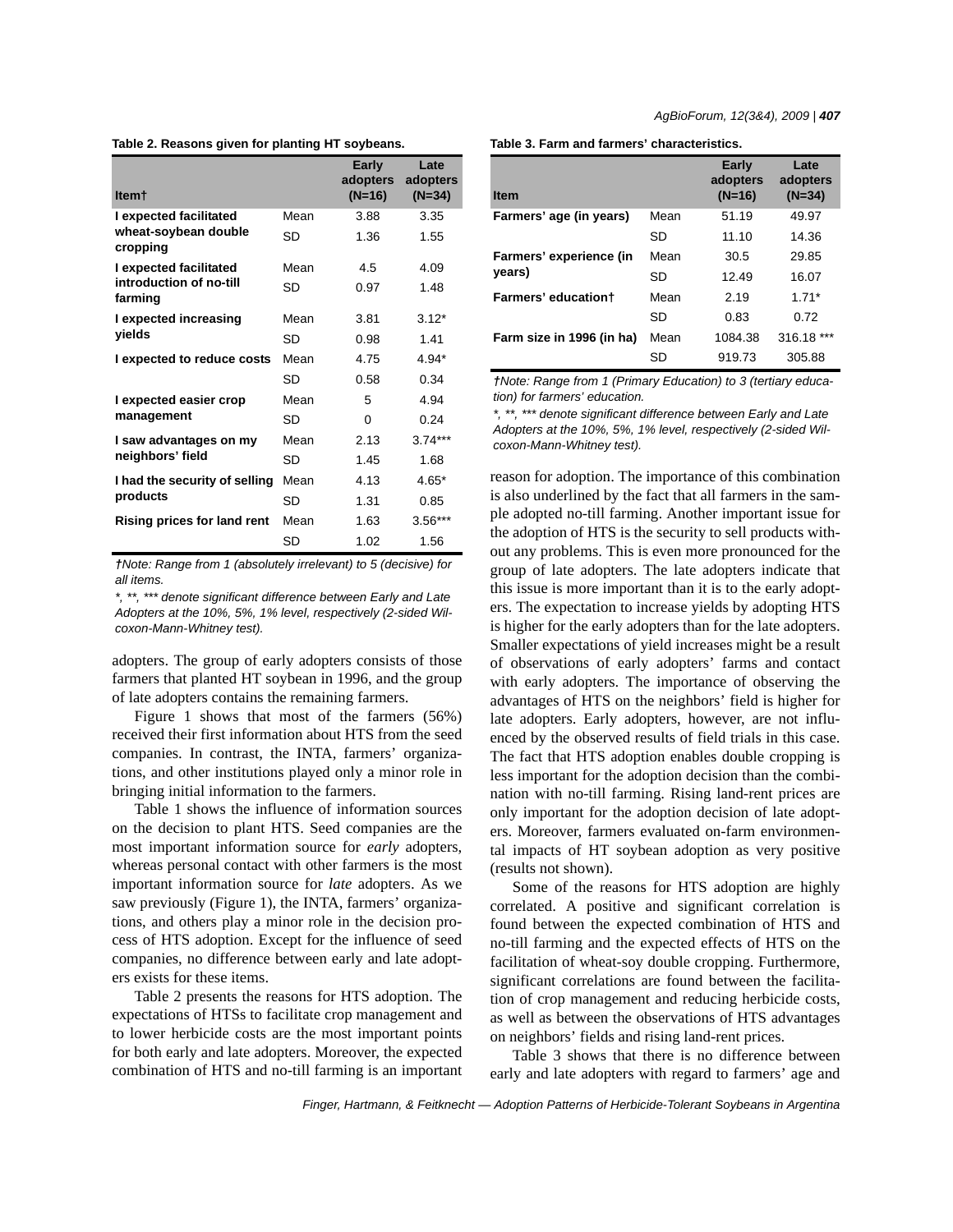|        |  | Table 4. Binary logistic regression results: Odds ratio esti- |  |  |
|--------|--|---------------------------------------------------------------|--|--|
| mates. |  |                                                               |  |  |

| Variable                                                | Odds ratio<br>estimates |
|---------------------------------------------------------|-------------------------|
| Log farm size in 1996                                   | $7.22**$                |
| I expected increasing yields                            | $3.98**$                |
| Rising prices for land rent                             | $0.32**$                |
| I expected facilitated wheat-soybean<br>double cropping | $2.87**$                |
| Constant                                                | 1.16e-08**              |

*Note: All variables given in Table 2 and 3 are used in the binary logistic regression. Moreover, the 1996 land tenure is taken into account. In a stepwise variable selection, variables enter and are removed from the model assuming a 0.05 level of significance.*

*\*\*Odds ratios are significantly smaller and larger than 1, respectively, at the 0.05 level. Generalized coefficient of determination (Nagelkerke, 1991): 0.78. 96% of correct predictions.*

experience. However, early adopters tend to have a higher level of education than late adopters. The farm size seems to be an important characteristic that separates early and late adopters of HTS. Early adopters cropped on average 1,084 ha, whereas the average farm size of late adopters was 316 ha in 1996.

In 1996, the proportion of owned land to cropped land (i.e., land tenure) of the farmers was on average 55%. Moreover, 88% of the farmers indicated farming as their primary occupation in 1996. Land tenure did not change over time from 1996 to 2007. In contrast, a primary occupation in agriculture in 2007, indicated by 96% of the farmers, is higher than in 1996. This accompanies an increasing trend in farm size from 1996 to 2007. The total sample average farm size increased from 562 ha in 1996 to 784 ha in 2007. Both the average farm size increase and the change in primary occupation from 1996 to 2007 are significant at the 5% level. No difference between early and late adopters exists in land tenure and primary occupation.

For the binary logistic regression, the variable 'Farm Size' in 1996 is transformed using its logarithm in order to derive a symmetric distribution of this variable and to improve the estimation procedure. The new variable is abbreviated as 'Log Farm Size in 1996.' The stepwise variable selection<sup>2</sup> indicates four variables that significantly contribute to the binary response variable 'Adoption Time' (1 for early and 0 for late adopters) as presented in Table 4.

It shows that the log of farm size in 1996, the expectation to increase yields, the expectation to facilitate wheat-soy double cropping, and the rising prices for land rent have remained in the model. All other variables do not significantly contribute to the binary response variable for adoption time in the logistic regression. The reason for the exclusion of the latter variables from the model is twofold. First, the effects of some variables are overlapping due to high multicollinearity. For instance, the high correlation between the expected combination of HTS and no-till farming and the expectation to facilitate wheat-soy double cropping within the reasons for HTS adoption cause only the latter variable to enter the model. $3$  Thus, even though some variables show significant differences between early and late adopters in the descriptive analysis (Tables 2 and 3), they cannot further improve the model if other variables are included. Second, some variables are not included in the model because they are not correlated with the binary response variable 'Adoption Time' and are thus not important for the classification of farmers in early and late adopters. In our analysis, the odds are the ratio of the probability that a farmer is an early adopter and the probability that he is a late adopter.

The odds ratio estimate from binary logistic regression shows that a one-unit increase in the item "I expected increasing yields" as a reason for HTS adoption leads to a 3.98-fold increase in the odds that a farmer is an early adopter. A one-unit increase in the item "I expected facilitated wheat-soybean double cropping" as a reason for HTS adoption leads to a 2.87-fold increase these odds. In contrast, a one-unit increase in the item "rising prices for land rent" as a reason for HTS adoption leads to a 3.13-fold (1/0.32) decrease of the odds that a farmer is an early adopter. Due to the logarithm transformation of the farm size variable, the interpretation of the odds ratio estimate changes as follows: a 1% increase in the 1996 farm size leads to a 7.22-fold increase in the odds that a farmer is an early adopter.

#### **Discussion and Conclusion**

The adoption process of herbicide tolerant soybeans in Argentina after their introduction in 1996 has been rapid. Nearly the entire current soybean production has

*<sup>2.</sup> Moreover, a principal component logistic regression was applied to identify the most important questionnaire items that explain the adoption time. The results are in line with those presented here.*

*<sup>3.</sup> In the final model, no multicollinearity problems exist as these independent variables all have variance inflation factors below 1.5.*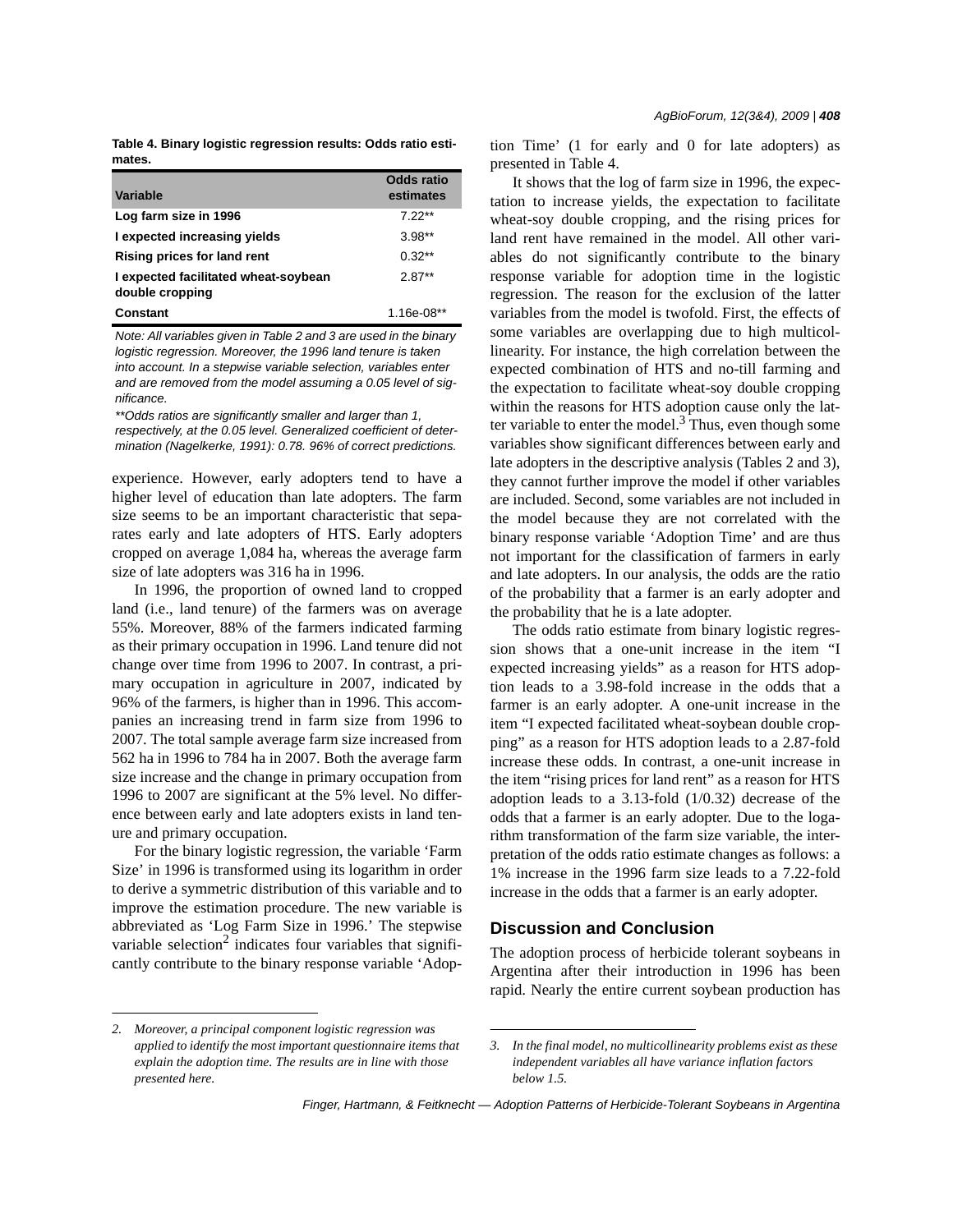switched to HT traits. Previous research identified that drivers such as good economic performance and the special legal framework (e.g., weak intellectual property rights) supported this rapid adoption process in Argentina. Using a survey-based analysis, we focused on the identification of crucial factors that determine the adoption pattern, such as those factors that separate early and late adopters. Moreover, we studied the role of seed companies in the rapid adoption process of HTS in the Argentinean subdivisions in Pergamino and in Salto in the northeast of the Buenos Aires province. All of the interviewed farmers adopted HTS by 2007. Thirty-two percent of these farmers adopted HTS in 1996 and are defined as early adopters, whereas the remaining farmers form the late adopters' group.

Multinational seed companies have been important for the development of GM crops in Argentina, as the vast majority of GM crop field trials in Argentina are conducted by these companies and not by governmental institutions or universities (Trigo & Cap, 2003). Qaim and Traxler (2005) argued that, even though the intellectual property rights for HTS are weak in Argentina and seed prices are thus lower than in the United States, the *sheer size* of the sector attracts seed companies. Our results show that seed companies also played an important role in the adoption process. Most farmers indicated seed companies as the first source of information on GM crops. Moreover, seed companies have influenced farmers' decision on HTS adoption much more than farmers' organizations or public research institutions. The direct contact of the seed companies to Argentinean farmers has been a successful strategy for a rapid and widespread adoption of HTS. However, farmers' organizations and research institutions had only small effects on farmers' adoption decision. In contrast, the influence of research institutions had been much larger in Delaware where most farmers indicated that universities are as important information sources for adoption decisions (Bernard et al., 2004). By strengthening the information flow from research and governmental institutions to farmers, these institutions can improve their ability to assist farmers' with future structural change.

The expected combination of HTS and no-till adoption, the expectation of facilitated crop management, and reduced herbicide costs have been indicated by the surveyed farmers as the most important reasons for HTS adoption. These items have the highest mean response, as presented in Table 2. These results are in line with survey results of soybean farmers in South Dakota by Schütte et al. (2004), which show that the improved effectiveness of weed control and the reduced herbicide costs were the most important preferences of farmers with regard to HT plants. Moreover, farmers indicated that the security to sell products is an important item for adoption. Expected effects of HTS on the facilitation of wheat-soy double cropping and on yield increases have been less important for the adoption decision. The latter is consistent with very small effects of HTS on yield levels pointed out by Qaim and Traxler (2005) and Qaim and Zilberman (2003). The perceived advantages on other fields have been rated as unimportant to the adoption decision. The "learning from neighbors" effect (Foster & Rosenzweig, 1995) has nevertheless been important for the adoption process. Late adopters perceived cost reductions, easier crop management, and the security of the market for GM crops from their neighbors, which reinforced rapid diffusion of the HT technology in Argentina.

Moreover rising land rental prices have been rated as not decisive for the adoption decision. However, the results of a binary logistic regression show that differences in the expectations for increasing yields and for the facilitation of wheat-soy double cropping, as well as rising land rental prices, are suitable items to classify farmers with respect to their adoption time. The expectation of higher soybean yields and the facilitation of wheat-soy double cropping can be attributed to the farmers that adopted HTS in 1996. In contrast, late adopters have faced higher land rental prices. The latter might indicate the existence of a technological treadmill as described, for instance, by Kalaitzandonakes (1999) for GM crops. Increased demand for crop land due to economic benefits for HTS adopters might crowd out non-adopters via increasing rental prices. Bernard et al. (2004) argues that this effect leads to a reinforcement of the adoption process. Moreover, farm size is an important variable to explain the adoption time. The larger the farm size in 1996, the higher the probability that the farm is an early adopter. This contrasts the results of Hategekimana and Trant (2002) for Canada. They identified, in particular, small farms as early adopters of HTS. However, Fernandez-Cornejo et al. (2001) show that the effect of farm size is more important at the innovator stage. The more the technology diffuses, the more the effect of farm size decreases. No significant relationship between adoption time and farmers' characteristics such as age, experience, or education has been identified in our analysis by the applied binary logistic regression. The latter contrasts the results of other studies (e.g., Alexander et al., 2003; Fernandez-Cornejo & McBride, 2002; Marra et al., 2001), where early adoption of HTS was associated with a higher level of education. How-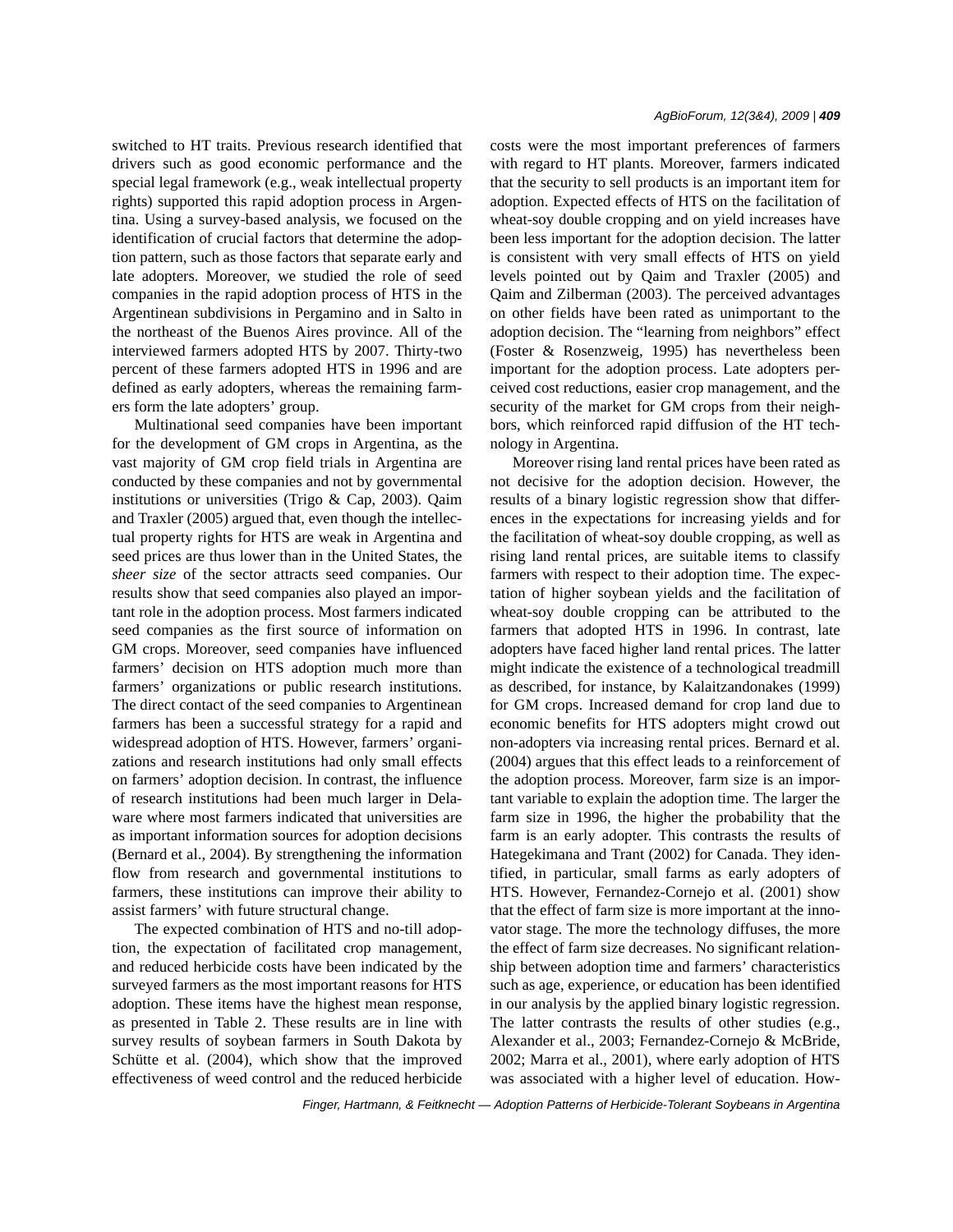ever, Bernard et al. (2004) argued that insignificance of education, age, or experience could be the result of identical information sources that the farmer relied on. Our analysis suggest that farmers relied to a large extent on information provided by the seed companies. This holds for all farmers within the sample, as no relationship between the influence of information sources (Table 1) and any item of farmers' characteristics (Table 3) is found.

Our results further suggest a trend to more professional soybean farming among the interviewed farmers. Compared to 1996, the average farm size increased roughly 40% by 2007. Moreover, the proportion of farmers that indicated farming as their primary occupation increased from 88% to 96% by 2007. This is consistent with the results of Bernard et al. (2004) for farmers in Delaware that expanded their farm acreage after HTS adoption. Moreover, the latter analysis shows similar trends in the rapid adoption of no-till farming after HTS adoption, as indicated by our survey. However, the trends of increased farm acreage and increased shares of no-till farming in Argentinean soybean farming cannot be fully attributed to the adoption of HTS. There has been a trend of increasing agricultural production in general and increasing soybean production in particular in Argentina since the early 1990s (Trigo & Cap, 2003). Moreover, the no-till planting area in Argentina increased due to price reductions for farming and no-till equipment since the early 1990s (Trigo & Cap, 2003). Thus, the lack of a baseline, caused by a steady modification of agricultural production factors, hampers the attribution of observed changes in crop management practice to the adoption of HTS (Champion et al., 2003; Senior & Dale, 2002).

In conclusion, our study suggests that seed companies played a major role in the adoption and diffusion process of herbicide tolerant soybean traits in Argentina by providing the initial information about HTS to the farmers that they were influential for farmers' adoption decisions. Our results furthermore emphasize that major changes in crop management practices took place in Argentinean soybean production within the last decade. All farmers within our sample switched to GM soybean traits and no-till farming since 1996. This was accompanied with an increasing trend in farm size and increased primary occupation in agriculture. We find the expected cost reductions and easier crop management as major drivers of farmers' adoption decision toward HTS. Moreover, farmers rated the security to sell GM products and the positive interaction of the introduction of no-till farming with HTS as important reasons for their

adoption decision. As the adoption of generically modified soybean traits is a dynamic process, the given answers by the farmers in our study might be influenced by mostly positive experience from a retrospective view. Therefore, further research should carry out surveys at different stages of an adoption process.

#### **References**

- Alexander, C., Fernandez-Cornejo, J., & Goodhue, R.E. (2003, October). *Farmers' adoption of genetically modified varieties with input traits* (Giannini Foundation Research Report 347). University of California. Available on the World Wide Web: http://ageconsearch.umn.edu/bitstream/11928/1/ rr030347.pdf.
- Anderson, K., & Jackson, L.A. (2003). Why are US and EU policies toward GMOs so different? *AgBioForum*, *6*(3), 95-100. Available on the World Wide Web: http://www.agbioforum.org.
- Bernard, J.C., Pesek, J.D., & Fan, C. (2004). Delaware farmers' adoption of GE soybeans in a time of uncertain US adoption. *Agribusiness*, *20*(1), 81-94.
- Brookes, G., & Barfoot, P. (2006). Global impact of biotech crops: Socio-economic and environmental effects in the first ten years of commercial use. *AgBioForum*, *9*(3), 139-151. Available on the World Wide Web: http://www.agbioforum.org.
- Champion, G.T., May, M.J., Bennett, S., Brooks, D.R., Clark, S.J., et al. (2003). Crop management and agronomic context of the farm scale evaluations of genetically modified herbicide-tolerant crops. *Philosophical Transactions of the Royal Society B: Biological Sciences*, *358*(1439), 1801-1818.
- Chimmiri, N., Tudor, K.W., & Spaulding, A.D. (2006). An analysis of McLean County, Illinois farmers' perceptions of genetically modified crops. *AgBioForum*, *9*(3), 152-165. Available on the World Wide Web: http://www.agbioforum.org.
- Chudnovsky, D. (2007). Argentina: Adopting RR soy, economic liberalization, global markets and socio-economic consequences. In S. Fukuda-Parr (Ed.), *The gene revolution GM crops and unequal development* (pp. 85-103). London: Earthscan Publications Ltd.
- Cook, A.J., & Fairweather, J.R. (2003). New Zealand farmer and grower intentions to use gene technology: Results from a resurvey. *AgBioForum*, *6*(3), 120-127. Available on the World Wide Web: http://www.agbioforum.org.
- Curtis, K.R., McCluskey, J.J., & Wahl, T.I. (2004). Consumer acceptance of genetically modified food products in the developing world. *AgBioForum*, *7*(1&2), 70-75. Available on the World Wide Web: http://www.agbioforum.org.
- Fernandez-Cornejo, J., & McBride, W.D. (2002, May). *Adoption of bioengineered crops* (Agricultural Economic Report No. 810). Washington, DC: US Department of Agriculture (USDA). Available on the World Wide Web: http:// www.ers.usda.gov/publications/aer810/.